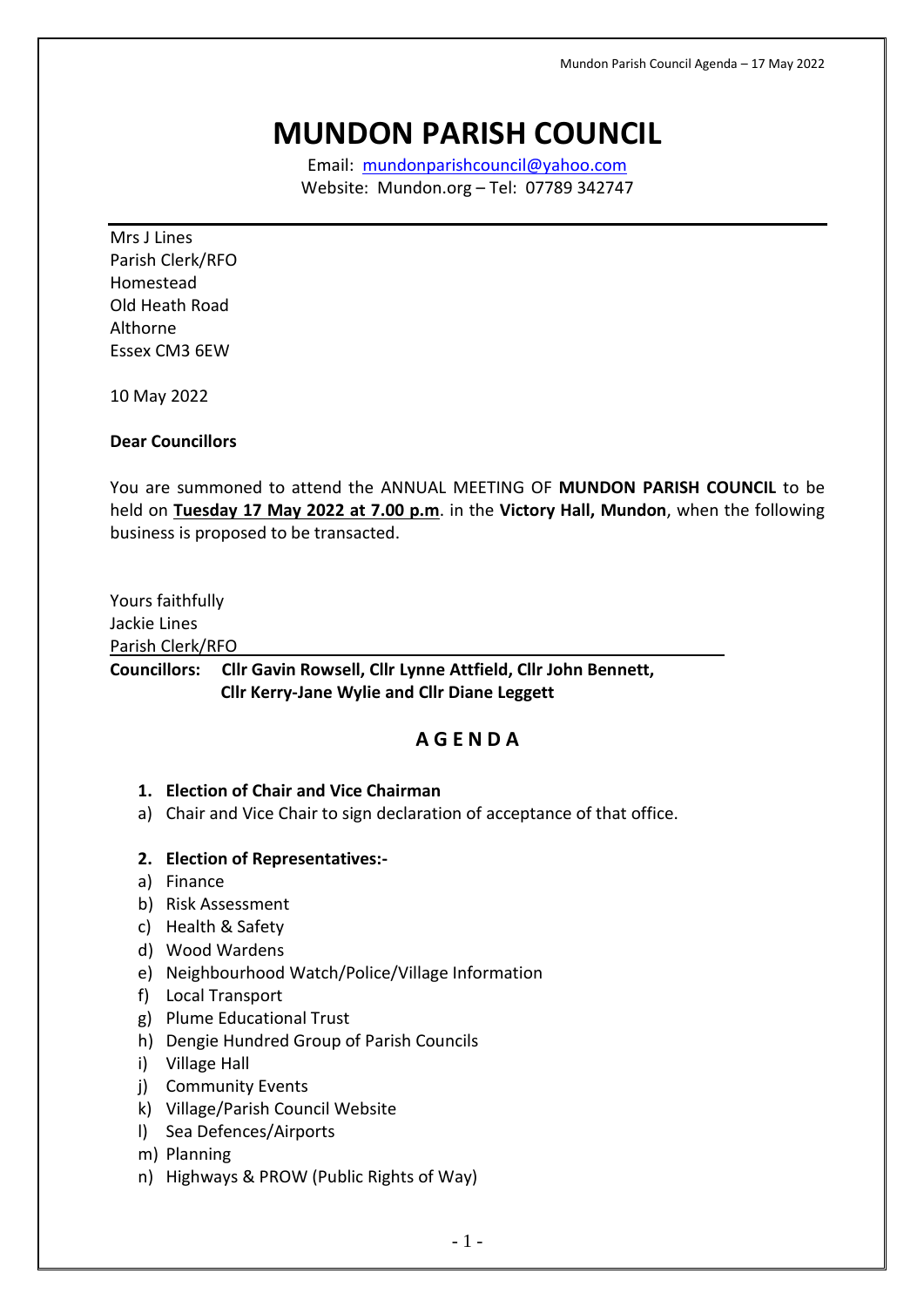## **3. Apologies for Absence**

## **4. Declarations of Interest**

- a) To receive declarations of interest for any agenda items.
- b) To remind members it is their responsibility to check that their Register of interest are up to date or if new to register at MDC i.e. if any changes occur that they are updated within 28 days on the MDC website.

## **5. Minutes of the previous meeting – 15 March 2022**

To receive, approve and sign the minutes of the meeting of the Parish Council held on 15 March 2022.

## **6. Public Forum**

A Code of conduct to be adhered to as a whole and is consistent with "Nolan Principles" which are set out in paragraph 3.1 of the Code of Conduct and the provisions of S29(1) Localism Act 2011 .

## **7. Policies, Procedures and Risk Assessments**

To consider and resolve any annual or new drafts -

- a) Standing Orders
- b) Financial Regulations
- **8. District Councillors Report** (either in person or written update if available.)

## **9. Transport**

- a) To receive an update and opportunity for members to raise any new issues, make decisions accordingly.
- b) Bus Back Better Strategy update.

## **10. The Furze**

To receive an update on The Furze and consider any new items.

## **11. Grass Cutting/Verges**

To receive an update, and discuss and consider any new matters arising.

## **12. Neighbourhood Watch**

To receive an update, discuss and make any necessary decisions.

## **13. Woodside**

To receive an update regarding quotations for the repair of paths with reference to Moat Housing's proposal.

## **14. Website and Social Media**

To receive an update, review and consider any new items.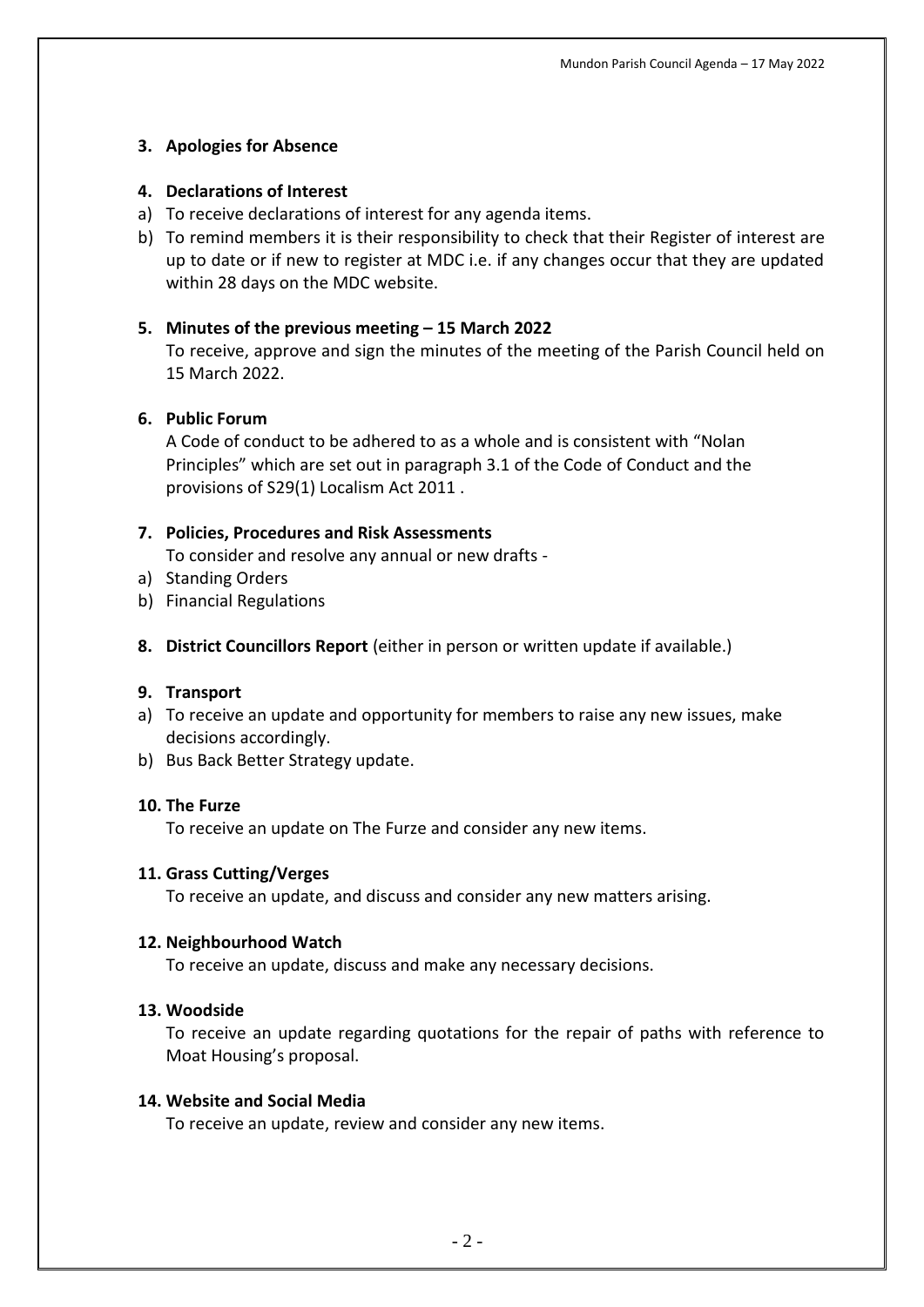## **15. Planning**

## a) **Planning Applications:** None at the time of writing.

# b) **Planning Decisions:** Awaiting decision 21/01230/OUT PP-10402912 – Orchards, New Hall Lane Proposed 1 and a half storey chalet styled bungalow

## c) **Planning Correspondence:**

Members to note receipt via email of the following: List of planning applications weeks 11 to 19 List of planning decisions and appeals weeks 11 to 19

## **16. Parish Council Land – Ownership and Boundaries**

To receive an update, consider and make any necessary decisions.

## **17. Highways**

- a) To receive updates on outstanding highways matters and an opportunity for members to raise any new highways issues.
- b) To review any information received from the Community Protection Team after carrying out regular speed checks via a TRUCAM.

#### **18. Community**

- a) Mundon Information Booklet.
- b) Update from the Queen's Jubilee Committee and fundraising.

#### **19. Plume Educational Trust**

a) Report from Trustee, Cllr Wylie

#### **20. Correspondence**

a) A list will be provided on the evening of the meeting if any correspondence is received in addition to what has previously been circulated via email and is not an agenda item. No decisions can be made under this heading it is for information only.

## **21. Finance**

a) To review and approve receipts, payments and bank reconciliation for March and April 2022 - List of payments circulated to members at the end of each month prior to the meeting.

| Mar-22       |                       |                                                       |                                             |          |            |              |
|--------------|-----------------------|-------------------------------------------------------|---------------------------------------------|----------|------------|--------------|
| <b>FOLIO</b> | <b>IDATE</b>          | <b>IPAYEE</b>                                         | <b>DESCRIPTON</b>                           | NET AMTI | <b>VAT</b> | <b>GROSS</b> |
| 47/21-22     | 04/03/2022            | IMDC Inv MUN20184595                                  | Tru Camattendance x1 hr February 2022       | 35.06    | 7.01       | 42.07        |
| 48/21-22     | 16/03/2022            | Garden Machinery Sales & Servicing Cobra Wood Chipper |                                             | 654.16   | 130.83     | 784.99       |
|              | 149/21-22 125/03/2022 | IMDC Inv MUN20184711                                  | Tru Cam attendance x1 hr March 2022         | 35.06    | 7.01       | 42.07        |
|              | 50/21-22 31/03/2022   | Clerk                                                 | Salary and expenses - Month 12 - March 2022 | 542.02   |            | 542.02       |
|              | 51/21-22 29/03/2022   | Point Graphics Ltd                                    | Mundon Information Booklet printing         | 466.00   | 93.20      | 559.20       |